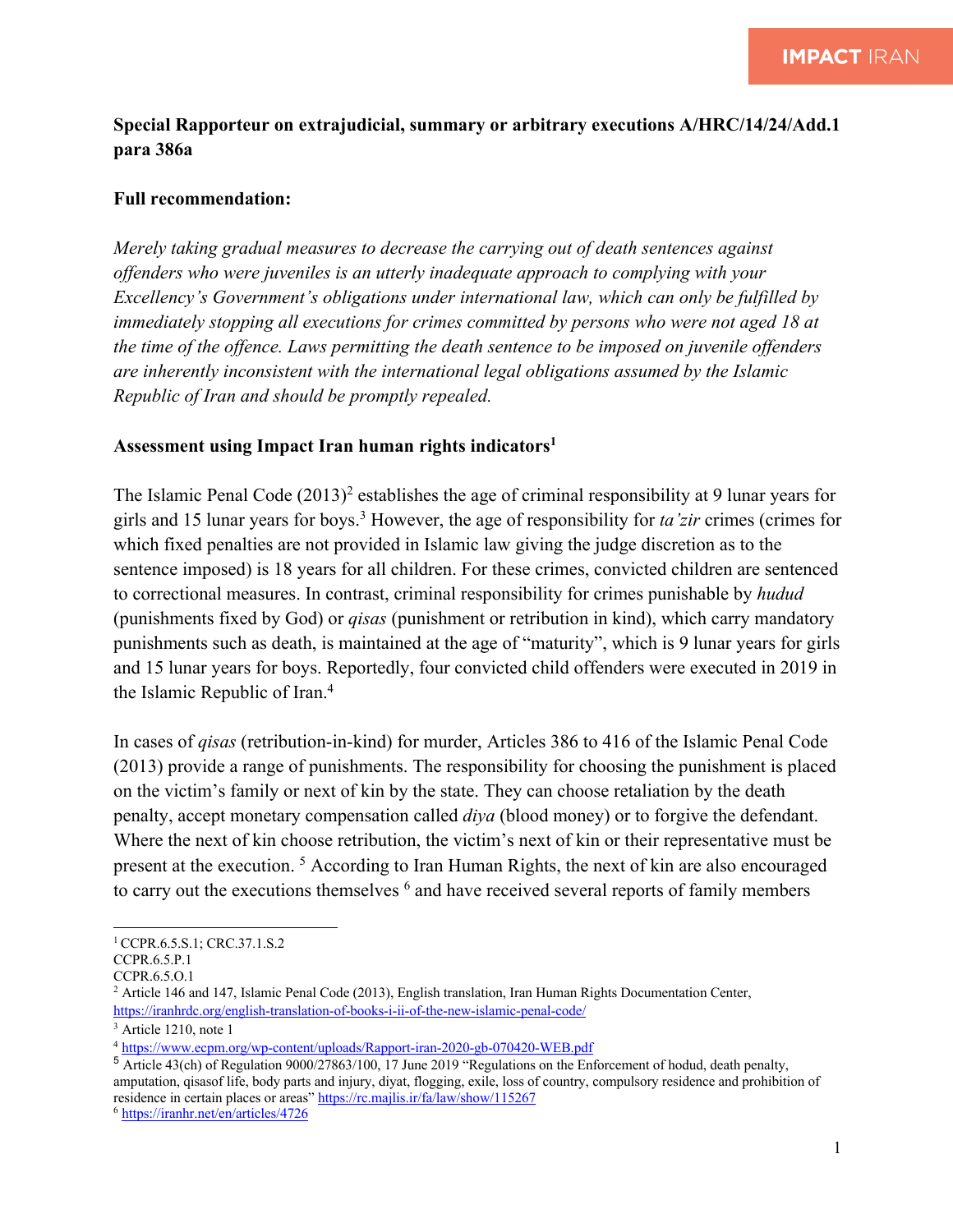conducting executions, with the last case taking place in March 2021 where a daughter carried out her mother's execution. <sup>7</sup>

This process effectively deprives the child of their right to seek pardon or commutation from the State.8 There are a number institutions that can intervene to mediate cases of children sentenced with *qisas*, notably in order to commute *qisas* into *diya* sentences. These institutions include a reconciliation commission, a working group tasked to support mediation with the victim's next of kin, conflict resolution council branches and the Women and Children and Protection Office of the judiciary. <sup>9</sup> There is no readily available information that would indicate the number of cases received, reviewed and adjudicated by these institutions.

Additionally, Article 91 of the 2013 Islamic Penal Code allows judges to issue alternative sentences in circumstances where the juveniles "do not realize the nature of the crime committed or its prohibition, or if there is uncertainty about their full mental development, according to their age".10 The Article further adds that "the court may ask the opinion of forensic medicine or resort to any other method that it sees appropriate in order to establish the full mental development".<sup>11</sup> In 2017, a number of special procedure mandate holders described ongoing executions of child offenders in the Islamic Republic of Iran as "conclusive proof of the failure of the 2013 amendments to stop the execution of individuals sentenced to death as children".12 In 2019, the Special Rapporteur on the situation of human rights in the Islamic Republic of Iran found that the aforementioned assessment of the mental development of the accused at the time of the offence was "arbitrary and inconsistent, and at the sole discretion of the judge, who can choose whether to seek medical advice or not".13

The prohibition of imposing the death penalty on children is widely considered to be *jus cogens* under international law and represents a violation of Articles 6(5) of the International Covenant on Civil and Political Rights and 37(a) of the Convention on the Rights of the Child. The Human Rights Committee has explicitly stipulated that the death penalty cannot be imposed if it cannot be proven, beyond reasonable doubt, that the accused was older than 18 years old at the time of the offence.14 Executions of child offenders continue to be performed in the Islamic Republic of

<sup>9</sup> Report of the Special Rapporteur on the situation of human rights in the Islamic Republic of Iran, January 2019, https://undocs.org/Home/Mobile?FinalSymbol=A%2FHRC%2F40%2F67&Language=E&DeviceType=Desktop

<sup>12</sup> See OHCHR News, www.ohchr.org/EN/NewsEvents/Pages/DisplayNews.aspx?NewsID=21547&LangID=E

<sup>7</sup> https://iranhr.net/en/articles/4668/

<sup>8</sup> Report of the Special Rapporteur on the situation of human rights in the Islamic Republic of Iran, January 2019, https://undocs.org/Home/Mobile?FinalSymbol=A%2FHRC%2F40%2F67&Language=E&DeviceType=Desktop

<sup>&</sup>lt;sup>10</sup> Islamic Penal Code (2013), English translation, Iran Human Rights Documentation Center, https://iranhrdc.org/englishtranslation-of-books-i-ii-of-the-new-islamic-penal-code/

<sup>&</sup>lt;sup>11</sup> See Islamic Penal Code (2013), English translation, Iran Human Rights Documentation Center, https://iranhrdc.org/englishtranslation-of-books-i-ii-of-the-new-islamic-penal-code/.

<sup>&</sup>lt;sup>13</sup>Report of the Special Rapporteur on the situation of human rights in the Islamic Republic of Iran, January 2019, https://undocs.org/Home/Mobile?FinalSymbol=A%2FHRC%2F40%2F67&Language=E&DeviceType=Desktop

<sup>&</sup>lt;sup>14</sup> UN Human Rights Committee, General Comment no.36, Article 6 (Right to life), 3 September 2019, CCPR/C/GC/35, available at https://www.refworld.org/docid/5e5e75e04.html